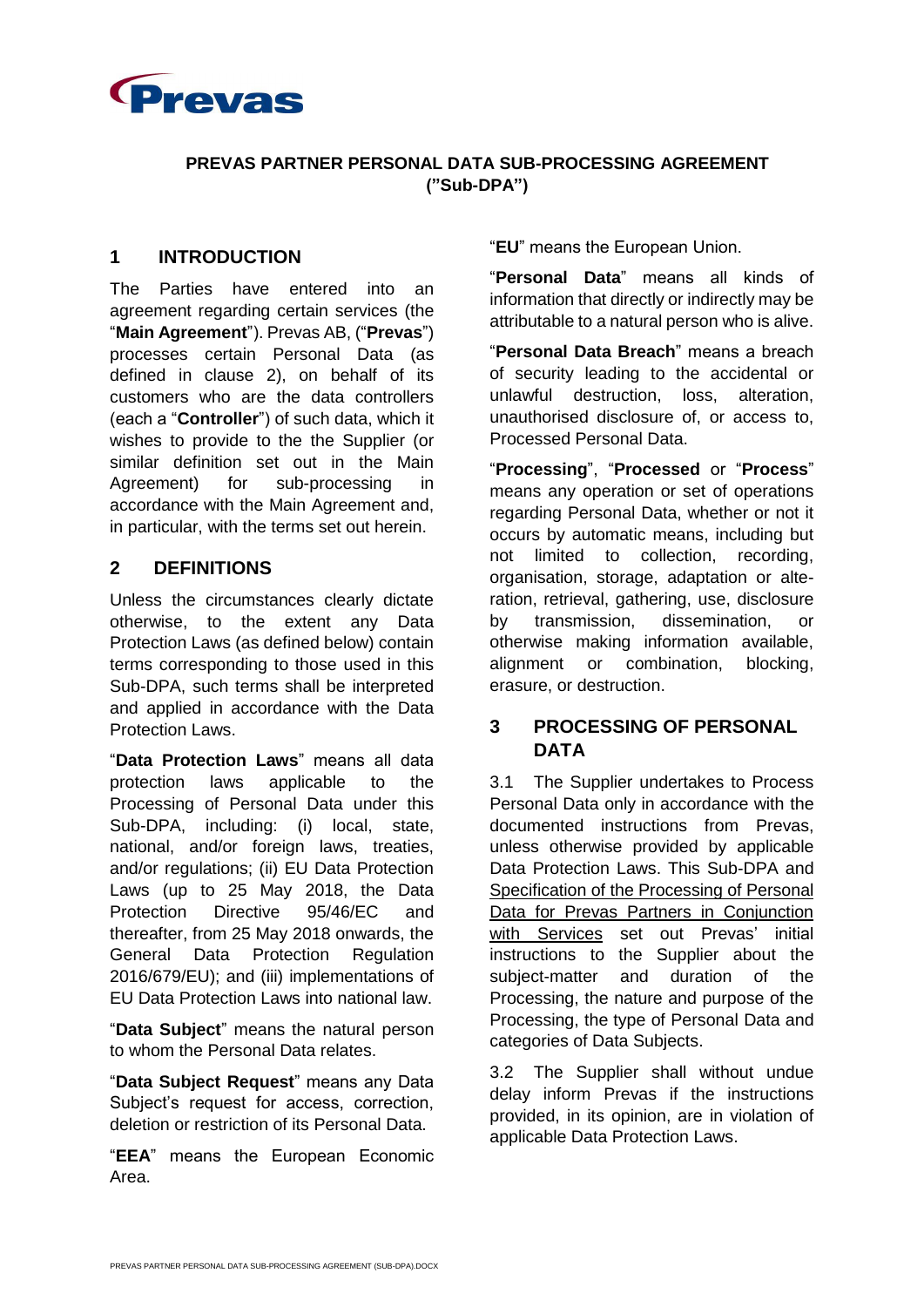3.3 The Supplier shall to the extent required by Data Protection Laws and in accordance with Prevas' instructions provide assistance to Prevas in ensuring compliance with the obligations of Prevas under applicable Data Protection Laws.

3.4 The Supplier shall not receive any compensation for measures which it takes in respect of Processing of Personal Data in accordance with the Sub-DPA, nor shall the Supplier be entitled to any compensation for any additional costs due to amendments in Data Protection Laws or in the application of them.

## **4 SECURITY AND CONFIDENTIALITY**

4.1 The Supplier is obliged to fulfill its legal obligations regarding data protection under Data Protection Laws and shall in all cases take appropriate technical and organizational measures to protect the Personal Data being Processed.

4.2 The Supplier shall ensure that only such personnel who directly need access to Personal Data in order to fulfill the Supplier's obligations under this Sub-DPA and the Main Agreement has access to such data. The Supplier shall ensure that such personnel are subject to appropriate means of confidentiality.

4.3 The Supplier shall protect the Personal Data against destruction, modification, unauthorised dissemination, unauthorised access, and each and every other type of unauthorised Processing. This means for example that the Supplier undertakes, during the term of this Sub-DPA and thereafter: (i) not to disclose Personal Data Processed on behalf of Prevas to any third party other than its directors, officers, employees, and other representatives who need to be given access to Prevas' Personal Data for the fulfilment of the Supplier's obligations under the Main Agreement and this Sub-DPA; and (ii) to ensure that the Personal Data is Processed only to the extent required to fulfil such obligations and for no other purpose.

# **5 SUPERVISION AND AUDIT**

5.1 Prevas shall be given the opportunity to: (i) perform audits of the Supplier and be provided with the assistance needed from the Supplier in order to establish that the Supplier's Processing is in accordance with the Sub-DPA; and (ii) be provided with all available information regarding the Processing which is necessary in order for Prevas to fulfil its obligations under Data Protection Laws. Prevas may perform said audits of the Supplier itself or by mandating a Controller or a third-party auditor.

5.2 The cost of an audit shall be borne by Prevas. However, the Supplier shall bear the costs for its necessary assistance in connection to such an audit. Further, in case an audit demonstrates any noncompliance, which is not insignificant, with the terms of this Sub-DPA, the Supplier shall compensate Prevas for its costs for performing the audit.

5.3 In the event Prevas believes that the Supplier's Processing of Personal Data does not comply with this Sub-DPA in any respect, the Supplier shall immediately comply with any instructions given by Prevas to ensure that the Supplier performs its undertakings pursuant to the Sub-DPA.

# **6 SUB-PROCESSORS**

6.1 The Supplier shall not be entitled to engage sub-processors to perform any Processing of Personal Data under the Sub-DPA without having first obtained Prevas' prior written approval. In the event Prevas has provided such written approval, the Supplier shall ensure that any such subprocessor enters into a written Personal Data Processing agreement with the Supplier before the sub-processor commences Processing of Personal Data on behalf of Prevas. Such Personal Data Processing agreement shall impose on the sub-processor, at a minimum, the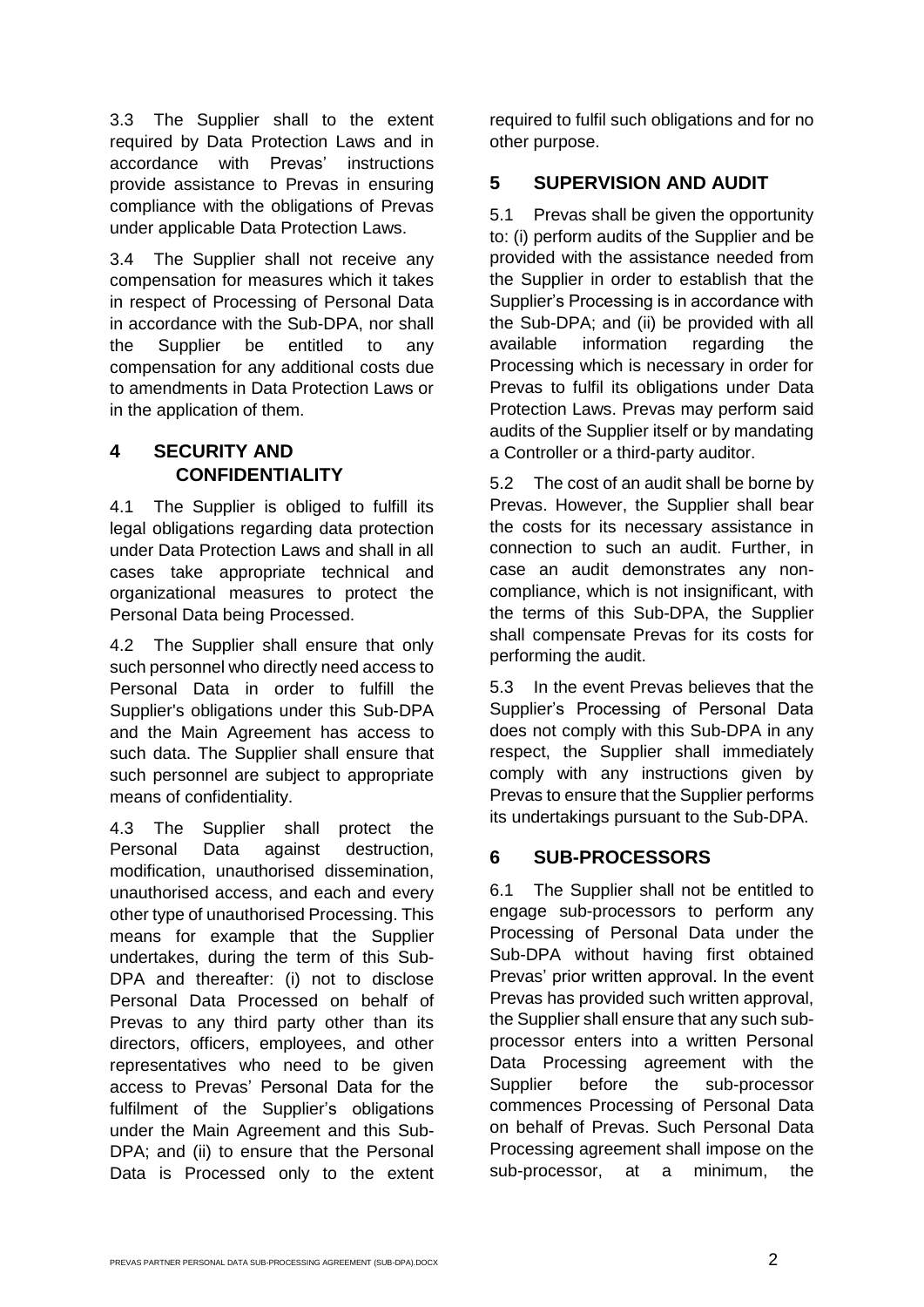undertakings and obligations of the Supplier under this Sub-DPA. The Supplier shall be liable for the acts and omissions of any sub-processors to the same extent as if the acts or omissions were performed by the Supplier.

6.2 If the Supplier intends to appoint a new sub-processor or replace an existing sub-processor to process personal data covered by this Sub-DPA, the Supplier shall inform Prevas of this in advance and give Prevas the opportunity to object to such changes. The Supplier shall provide Prevas with all information that Prevas may reasonably request to assess whether the appointment of the proposed subprocessor complies with Prevas's obligations under this Sub-DPA and Applicable Data Protection Laws. If, in accordance with Prevas's justifiable opinion, compliance with these obligations is not possible through the proposed subprocessor but the sub-processor is appointed by the Supplier, Prevas is entitled to terminate the Main Agreement and this Sub-DPA at no extra cost. If the objection is not justified, Prevas is not entitled to terminate the Main Agreement or this Sub-DPA.

6.3 If Personal Data is transferred to or made available from outside EU/EEA the Supplier shall ensure that the transfer is subject to appropriate safeguards under Data Protection Laws, such as standard data protection clauses adopted by the EU Commission. Prevas hereby authorizes the Supplier to enter into such standard data protection clauses with sub-processors on behalf of Prevas.

6.4 The Supplier shall, at all times, maintain a correct and updated list of all sub-processors engaged for Processing of Personal Data and their contact information.

## **7 REQUESTS FROM DATA SUBJECTS AND PUBLIC AUTHORITIES**

7.1 If the Supplier receives a Data Subject Request, the Supplier shall without undue delay redirect the Data Subject to Prevas. Further, in case any other third party requests information from the Supplier in respect of Processing of Personal Data belonging to Prevas, the Supplier shall refer any such third party to Prevas.

7.2 The Supplier shall provide such assistance to Prevas which is necessary to enable Prevas to fulfil its obligations towards the Data Subjects under Data Protection Laws.

7.3 The Supplier shall ensure that Prevas may extract Personal Data promptly, however under no circumstances later than seven (7) days after Prevas' request thereof, to enable Prevas to meet its obligations under applicable Data Protection Laws with respect to provision of Personal Data to a Data Subject who makes a data portability request under Data Protection Laws or to another third person to which the Data Subjects requests that the Personal Data is provided.

7.4 If a competent authority requests information from the Supplier regarding the Processing of Personal Data, the Supplier shall inform Prevas thereof without undue delay. The Supplier may not act in any way on behalf of Prevas or as its agent and may not transfer or otherwise disclose Personal Data or other information relating to the Processing of Personal Data to third parties without the prior consent of Prevas, unless it is required by applicable law or pursuant to a non-appealable decision by a competent court or authority.

## **8 PERSONAL DATA BREACH**

8.1 The Supplier shall notify Prevas promptly after having become aware of any actual or suspected Personal Data Breach